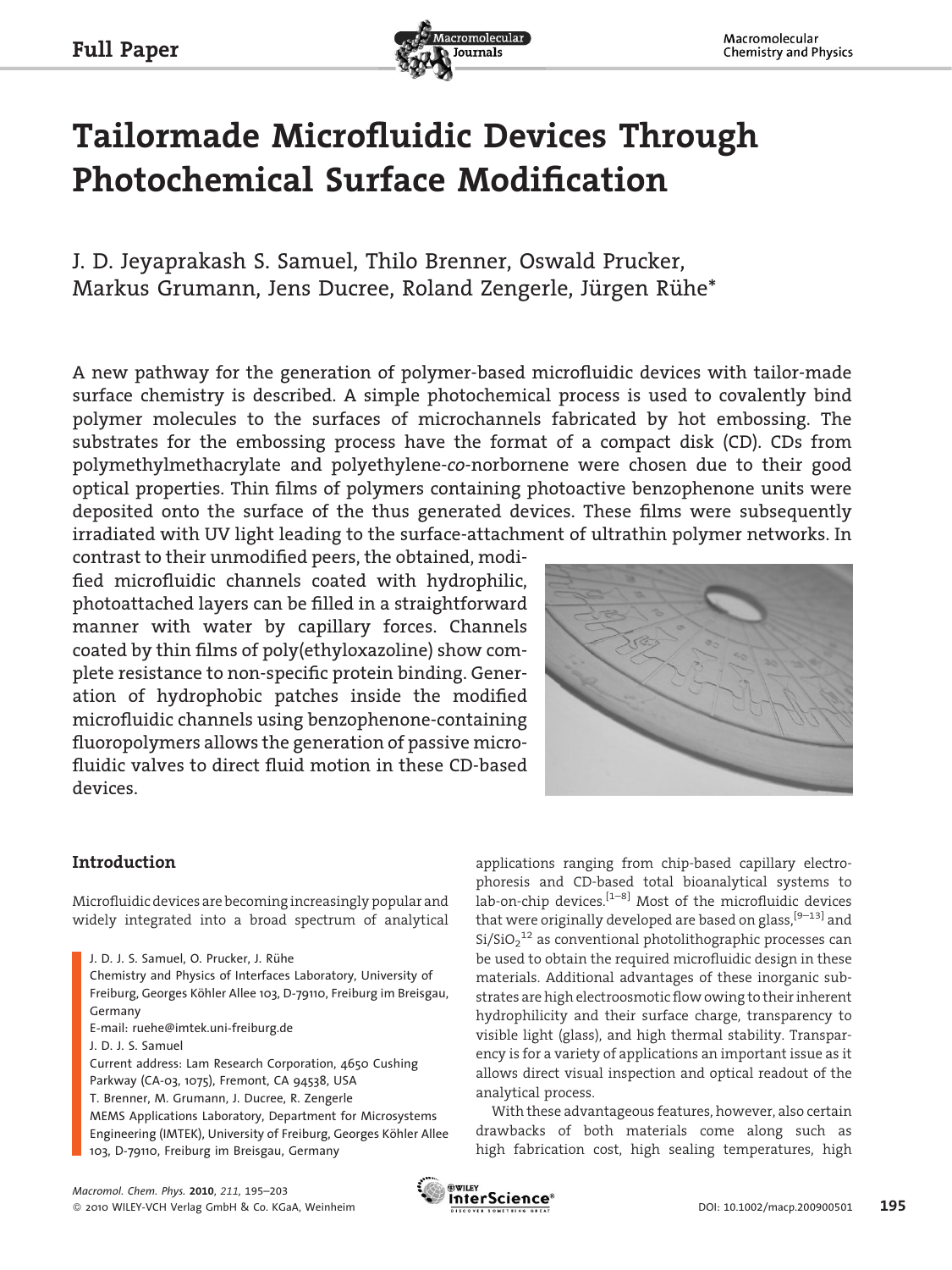background fluorescence, and strong unspecific protein adsorption when in contact with biological fluids.<sup>[13]</sup> To avoid some of these problems, recently polymers have become more and more attractive candidates for materials used for microfluidic devices especially polydimethylsiloxane (PDMS), polymethylmethacrylate (PMMA), polystyrene (PS) polyethylenetetraphthalate glycol (PETG), polyvinylchloride (PVC), and polycarbonate (PC).<sup>[14–27]</sup> Advantages of using polymer substrates compared to their inorganic peers are their tunable optical, mechanical, and surface properties. The most attractive feature, however, is the ease of processing of such materials which allows a facile fabrication of complex structures at high speed and low cost.

A comprehensive review of the vast number of materials and systems is beyond the scope of this article and the reader is referred to the literature.[28]

As far as microfluidic devices with good optical properties are concerned, the choice of materials is rather restricted and essentially reduced to a relatively small pool of possible materials; the key polymers in that respect are PMMA and PMMA based copolymers,<sup>[20,22–27]</sup> polycarbonates of various composition<sup>[19,21]</sup> and, as a new class of polymers, polyethylene-norbonene copolymers (cyclic olefine copolymers,  $COCs$ ),<sup>[4,5,29–32]</sup> which are obtained by metallocene polymerization.<sup>[33]</sup> With regard to the former two classes of materials the thermal stability of the devices is a concern for many applications. Polymers from the previously mentioned classes have only moderately high glass transition temperatures  $(T_{\rm g})$ , <sup>[34]</sup> which are even lower in the presence of water. Upon exposure to water the polymers become slightly swollen and water acts as a plasticizer lowering considerably the glass transition temperature. Thus, if the polymers become exposed to aqueous (buffer) solutions as commonly used in biooriented applications, the systems are prone to mechanical deformations well below the glass transition temperature commonly found in reference tables. In our own experiments we observed that if a PMMA sample was heated in aqueous buffer solution close to the boiling point the sample deformed under its own weight and became significantly warped (data not shown).

The latter material mentioned above, the polyethylene copolymer, has a high  $T_g$  (around 140 °C depending on the composition and formulation of the polymer) $[15]$  and is not plasticized by water. It has excellent optical properties, as it is an inherently amorphous material with very high transparency and low background fluorescence. The down side, however, for biooriented applications is that it is strongly hydrophobic. It is not easily wetted by water, which is generally not advantageous for microfluidic applications.

One way to overcome wetting problems is the chemical modification of the surfaces involved. As wetting is of critical importance for many (especially polyolefin) applications a large potpourri of techniques have been developed. Surface modification of polymers has been accomplished by the use of high corona discharge techniques,<sup>[35]</sup> flame or plasma-treatment,<sup>[36–38]</sup> or treatment with strong oxidizing or reducing agents.<sup>[39]</sup> In many cases the harsh treatment leads to strong degeneration of the polymeric substrates, rendering them unusable for delicate bioanalytical purposes.[40] On the other hand, in all cases, where the generation of thick, degraded layers on top of the material is avoided, the induced surface hydrophilicity is usually only short lived. This is especially well known for flame-, corona and plasma treated surfaces and is commonly named ''hydrophobic recovery.''[35] Hydrophobic recovery is a thermodynamically driven process, which is due to the fact, that the surface free energy of a material can be lowered considerably if non-polar groups are brought to the surface. As the surface reconstruction is caused by small-scale local movements of surface groups it is usually relatively fast and thus almost impossible to avoid. In many cases within minutes or hours a hydrophobicity almost similar to that before the surface treatment is reached, which severely limits the shelf life of devices treated this way.[41,42]

In the past, we have described a new process, which allows to photochemically attach polymers to surfaces.[43,44] During this process polymers containing photoactive benzophenone moieties are simultaneously crosslinked and attached to the substrate surface. In this work, we report on the use of polymers containing such photoactive groups along the chain to modify the surface of polymeric microfluidic devices. We describe the photoinduced attachment of hydrophilic as well as hydrophobic polymers to the polymer substrates with the aim to obtain microfluidic channels with tailor-made properties. Special focus is placed on the protein adsorption properties on the obtained surfaces as this will be a critical factor for introducing such microfluidic devices into bioanalytical applications.

# Experimental Part

## Materials and Methods

(1H,1H,2H,2H-Perfluorodecyl)acrylate (Aldrich, 97%) (PFA) was purified chromatographically over neutral aluminum oxide, distilled under vacuum from copper(I) chloride, and stored at (-30 °C). Poly(methylmethacrylate) ( $\overline{M}_n$  = 100 000, PDI = 1.15) was obtained from PSS Polymer Standards Service. 1,1,2-trichlorotrifluoroethane (TCTFE, Fluka) and all other reagents were used as received. Benzophenone groups containing methacrylate (MA-N-BP) polymers shown in Figure 1 were synthesized from partially hydrolized (upto 12.3%) polyethyloxazoline according to previously published procedures.[45]

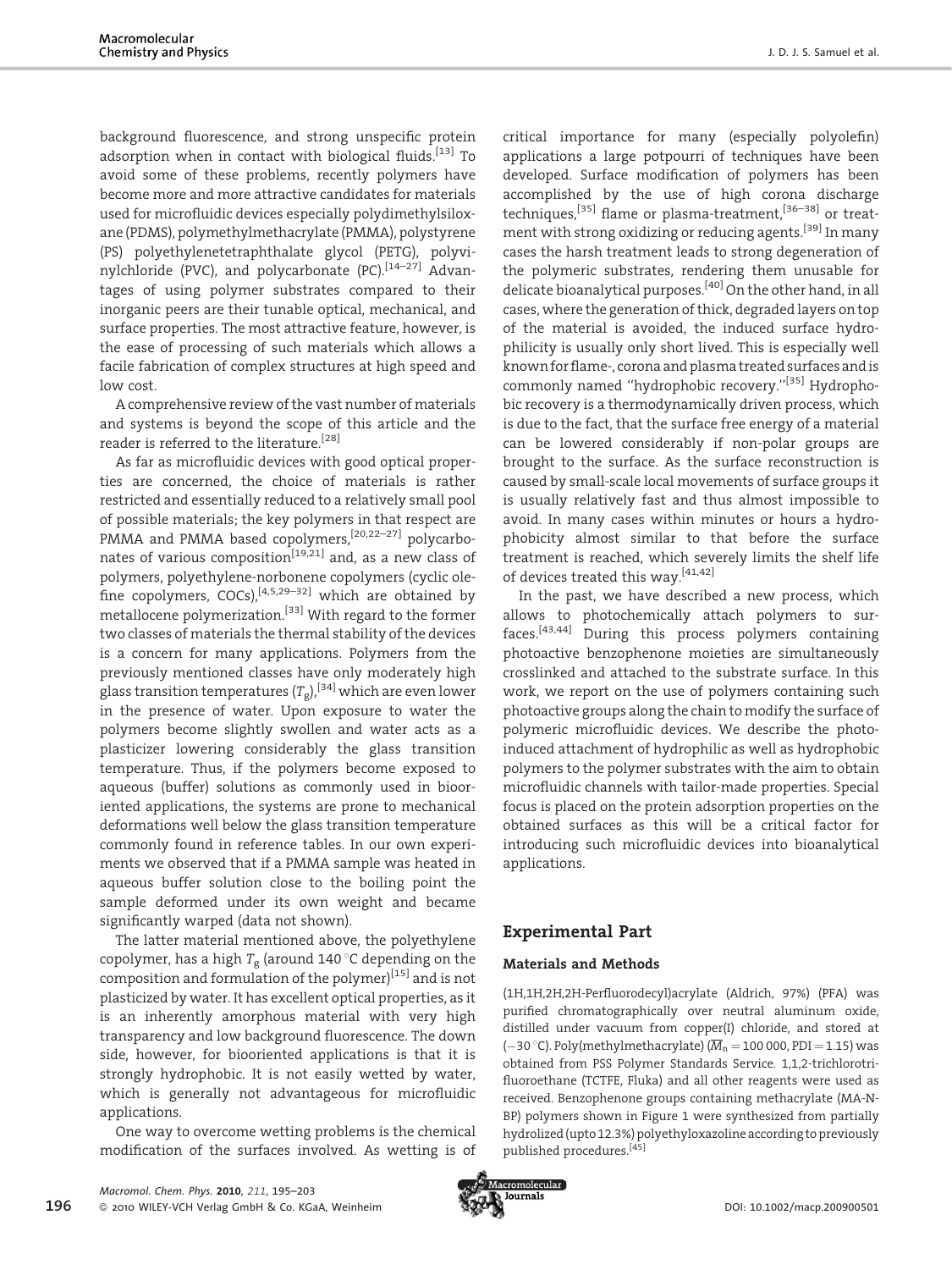

Figure 1. Schematic description of the surface modification of microfluidic channels.

Ellipsometric measurements were performed on a DRE–XO2 C ellipsometer operating with a 638.2 nm He/Ne laser at an incident angle of  $70^\circ$ . For data analysis it was assumed that the refractive indices of the polymer films are the same as those of the bulk material. Surface plasmon resonance (SPR) measurements were performed in an attenuated total reflection (ATR) configuration where s- or p-polarized laser light (He/Ne, 632.8 nm) is coupled into a 50–70 nm gold film deposited on the substrate slides using a glass prism (LaSFN9;  $n = 1.842$ ), as schematically depicted in Figure 2. The reflected light intensity as a function of the angle of incidence was detected by a photodiode.

### Synthesis of a Benzophenone Containing Fluoropolymer

3.27 g (6.318 mmol) of PFA was dissolved together with 0.0167 g (0.06318 mmol) of MA-N-BP in 5 mL of TCTFE in a Schlenk tube and



Figure 2. Schematic description of SPR set-up used for the protein adsorption experiments.

subjected to three freeze-pump-thaw cycles to remove dissolved oxygen. Subsequently, 8 mg (0.02 mmol) of AIBN was added and the polymerization reaction was carried out for 230 min at 60 $\degree$ C. The highly viscous polymer was diluted by adding another 5 mL of TCTFE and precipitated into a ten-fold excess of methanol. The precipitate was filtered and vacuum dried overnight at  $10^{-2}$  mbar pressure to remove volatiles. Around 3 g of polymer was obtained (yield  $=$  92%). The amount of benzophenone containing monomer incorporated into the polymer chain was verified using proton-NMR measurements and was found to be 1 mol-% relative to the PFA monomer as expected.

#### Device Fabrication

The microfluidic platform used is of the same format as a conventional CD. The polymer disk features microstructures such as channels and reservoirs with minimum lateral dimension of 150  $\mu$ m and depths of 40  $\mu$ m in the shallow and 150  $\mu$ m in the deeper areas. They are fabricated by standard hot embossing techniques using disks made from poly(ethylene-co-norbonene) COC (Topas 8007, Ticona GmbH) as substrates. A section of the microfabricated disk featuring various microstructures is depicted in Figure  $1.^{[4-8]}$ 

#### Immobilization of Hydrophilic Polymers onto PMMA Layers for SPR Measurements

14 nm thick PMMA films were deposited on lanthanum slides which had been coated prior to film deposition with 50 nm gold films. The polymer was deposited by dip-coating from a 3 mg  $\cdot$  mL $^{-1}$ solution in THF at a typical withdrawal speed of 60 mm $\cdot$  min $^{-1}$ . Subsequently a 15 nm thick PEtOx-BP film was formed on top of the PMMA film by dipcoating from a 2.5 mg $\cdot$  mL $^{-1}$  solution of the polymer in dichloromethane at the same withdrawal speed. Film thicknessesweremeasured separately by SPR. After film deposition the samples were air dried and subjected to UV irradiation for 60 min using a Stratalinker*<sup>1</sup>* 2400 UV crosslinker (365 nm) using an energy density of 4.0 mW $\cdot$  cm $^{-2}$ . Subsequent to illumination, the samples were extracted with water and dichloromethane to remove any non-attached polymer chains.

Planar structures are coated with the benzophenone containing copolymers in a conventional dip coating process. A local hydrophobic coating in the channel is achieved by dispensing 1 mg  $\cdot$  mL $^{-1}$  solution of the polymer in TCTFE either manually using a pipette or through an automated dispenser. After evaporation of the solvent the fluoropolymer is photocrosslinked and extracted. The microchannels on the disk are sealed by a thermal bonding process. A COC foil (Topas 8007, Ticona GmbH) featuring inlet and outlet holes is firstly aligned to the microfluidic structures and subsequently laminated on the substrate under a temperature of 90 $\degree$ C and a pressure of 2.5 bar. Temperature and pressure are chosen such that a strong bond between both partners at a minimum bending of the lid into the channels due to thermal deflection is achieved. The setup of the lamination process is schematically depicted in Figure 4.

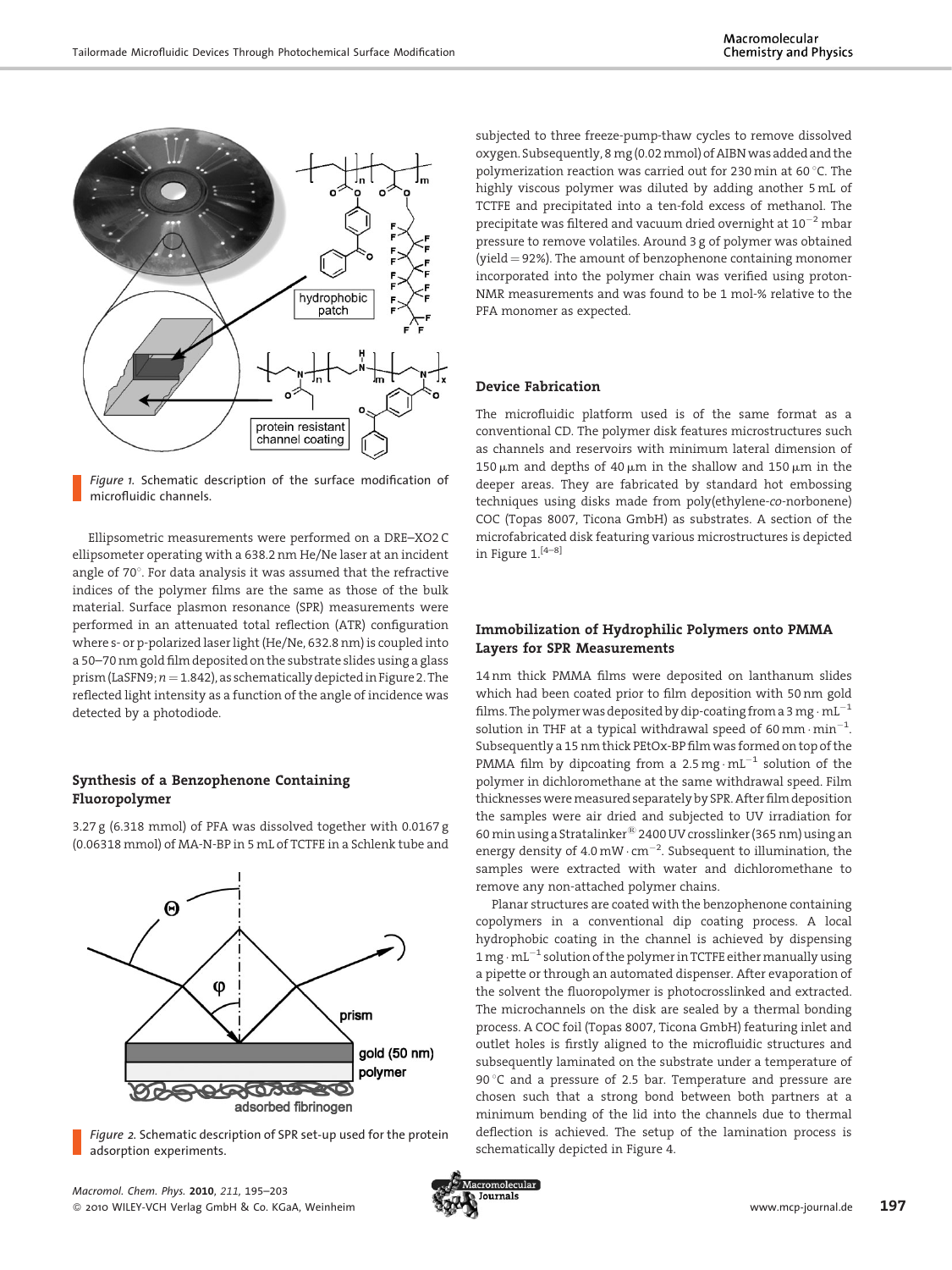

Figure 3. Optical image of microfluidic channels embossed into a CD consisting of polyethylene-co-norbornene.



Figure 4. Schematic description of the set-up used for the lamination process.

# Results and Discussion

To improve the surface properties of the microfluidic device polymers containing benzophenone groups are coated over the substrate to be modified either by spin or dip coating. Upon UV irradiation at 365 nm, photo crosslinking occurs between the photoactive benzophenone groups within the polymer and the polymeric substrate as shown in Figure 5. This layer remains stable even after successive extraction with solvents.

Various polymers were attached this way to the PMMA and COC surfaces without any problems. However, the deposition of very hydrophilic polymers such as PEtOx onto the COC was not quite as straightforward. When it was attempted to deposit relatively thin films of such a polymer from dilute water or alcohol solutions onto the COC surfaces serious wetting problems were encountered. The solutions did not wet the disk sufficiently to allow homogenous film



Figure 5. Schematic description of the photocrosslinking reaction that occurs between the photoactive benzophenone groups within the polymer and the polymeric substrate upon irradiation.

deposition and any attempts to coat the ''bare'' COC surfaces failed. One solution to the problem is to deposit a compatibilizing layer of a moderately hydrophobic polymer first. Then dewetting becomes a less serious issue and the desired hydrophilic coating can be applied in the second step. Alternatively, the COC substrate containing the microfluidic channels can be subjected to 10 min of water plasma to generate some (transient) hydrophilicity. Although this surface treatment does not have long-term stability it allows in a directly following step the application of 40 nm thick PEtOx coating using conventional dip coating techniques. The coated substrates were subsequently treated with UV light  $(\lambda = 365 \text{ nm})$  to attach the polymer to the channel surface.

The surface modification reduced the water contact angle from  $>$ 80 $^{\circ}$  for PMMA and COC substrates to 32 $^{\circ}$  when PEtOx was used. This increased hydrophilicity allows now for the filling of the channels by capillary forces which does not happen with unmodified channels due to the hydrophobic nature of the substrate. The efficiency of the surface coating is directly evidenced in Figure 6, which shows a sample that was prepared as described above, but a mask was used to expose only one half of the microchannel to the UV



Figure 6. Optical image showing the wetting of only in the PEtOx modified areas of the microfluidic channel.

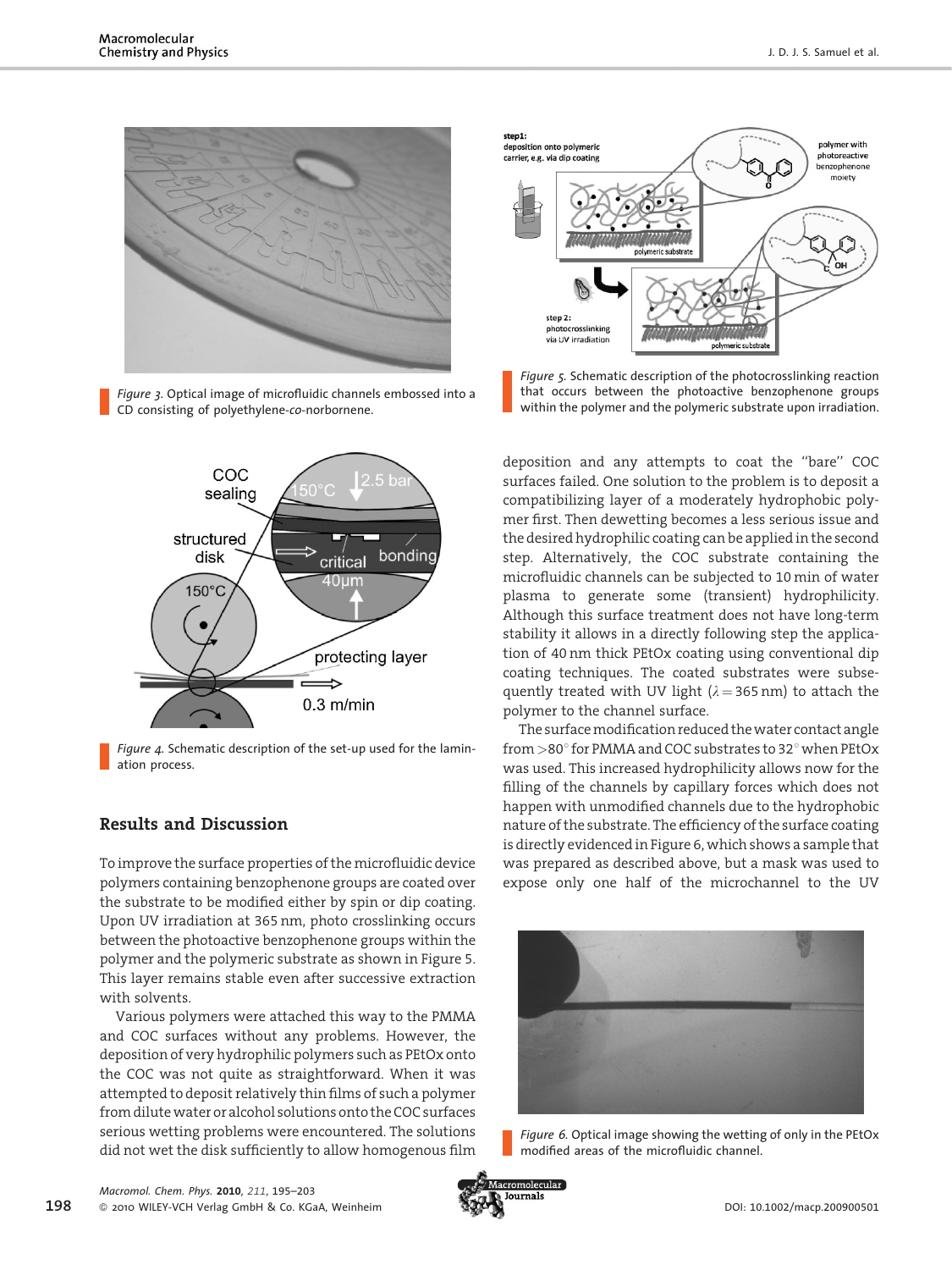irradiation. The channel was then flushed with ethanol to remove any non-attached polymer. After drying of the disk a dye-colored buffer solution was placed in the injection port of the channel. As expected, the fluid fills the modified part of the channel easily by capillary forces and stops directly at the interface of the area, which was not exposed to the radiation.

#### Protein Adsorption onto Microchannel Surfaces

An important question for any bioanalytical application of microfluidic devices which needs to be addressed is how many of the biomolecules become attached to the surfaces of themicrochannels. To allow for a quantitative evaluation of the situation at first model systems were studied by SPR measurements. A schematic description of the SPR device configuration is shown in Figure 2. For these experiments, gold-coated lanthanum glass slides were first covered with thin films of the same polymer used for the CD-fabrication[4–8] (i.e., PMMA or COC) in a simple dip-coating procedure. The slides were attached to the base of lanthanum glass prisms with the help of an appropriate index matching fluid. A flow cell was clamped to the slide and the whole assembly used for SPR measurements. Similar experiments were carried out using samples onto which thin layers of various polymers were deposited and photoattached. Although a variety of polymers were successfully tested, only PEtOx and PPFA films will be discussed in the following. The only prerequisite for the preparation of the sampleswas that the polymerwhichwas to be photoattached did not dissolve the polymer film acting as the substrate (i.e., the PMMA or COC). Fibrinogen was chosen as a model protein, as it shows strong adhesion to many different surfaces, as it is a blood protein involved in blood clotting and wound healing.

A typical reflectivity curve obtained in the SPR experiment on a 14 nm thick PMMA film on a gold-coated lanthanum substrate is shown in Figure 7. This substrate is then coated with different polymers and the kinetics of protein adsorption to this surface is studied in situ. To this the SPR instrument was set to an angle approximately  $0.5^{\circ}$ below the angle of the minimum of the resonance signal and the intensity recorded as a function of time. The results of such in situ SPR measurements are shown in Figures 8a– d. After recording for some time the baseline the buffer solution initially present in the flow cell was replaced by the fibrinogen solution (0.01 <sup>M</sup> in PBS buffer). After the adsorption process had commenced for the chosen period of time the protein solution was again replaced by buffer solution. As the position of the minimum in the reflectivity curve which is due to the plasmon signal shifts as a dielectric protein layer becomes adsorbed to the surface, the reflectivity increases. The reflectivity of the surface in the



Figure 7. A typical reflectivity curve obtained in the SPR experiment on a 14 nm thick PMMA film on a gold coated lanthanum substrate (solid circles – experimental data; line – fit).

SPR experiment is thus a direct measure of the adsorbed amount of fibrinogen as long as the plasmon resonance signal shifts not too strongly (i.e., only so much that the slope of the reflectivity curve of the resonance signal remains almost linear). In Figure 8a it can be seen that upon the protein solution flowing in, a spontaneous, irreversible adsorption of fibrinogen occurs on unmodified PMMA surfaces. A layer of fibrinogen starts to accumulate at the surface of the substrate rather quickly. Thislayer can only to a small extent be washed off during subsequent washing cycles and approximately 8 nm of protein remain on the surface as determined by SPR angular scans after drying of the sample. Subsequently, the surface was modified with several different polymers through the photoimmobilization process described above and tested for protein adsorption. One of the candidates was a strongly fluorinated polymer as this gives strongly hydrophobic and even lipophobic surfaces. The deposition of a thin layer of the polymer indeed reduced the amount of protein adsorbing to the surface very significantly. However, it is also evident that a certain amount ( $\sim$ 3–4 nm) of protein still adsorbed to the surface despite its low surface free energy. (Figure 8b)

In a second series of experiments poly(ethyloxazoline), a hydrophilic polymer, was attached to the surfaces of the polymeric substrates. To this, benzophenone containing copolymers of partially hydrolyzed poly(ethyloxazoline) were synthesized, attached to PMMA films and subsequently tested for protein adsorption. It can be easily seen in Figure 8c that the PEtOx coated surfaces did not adsorb any protein within the experimental error of this method and that such coatings are quite efficient in preventing the nonspecific adsorption of the proteins to the substrate polymers surfaces.

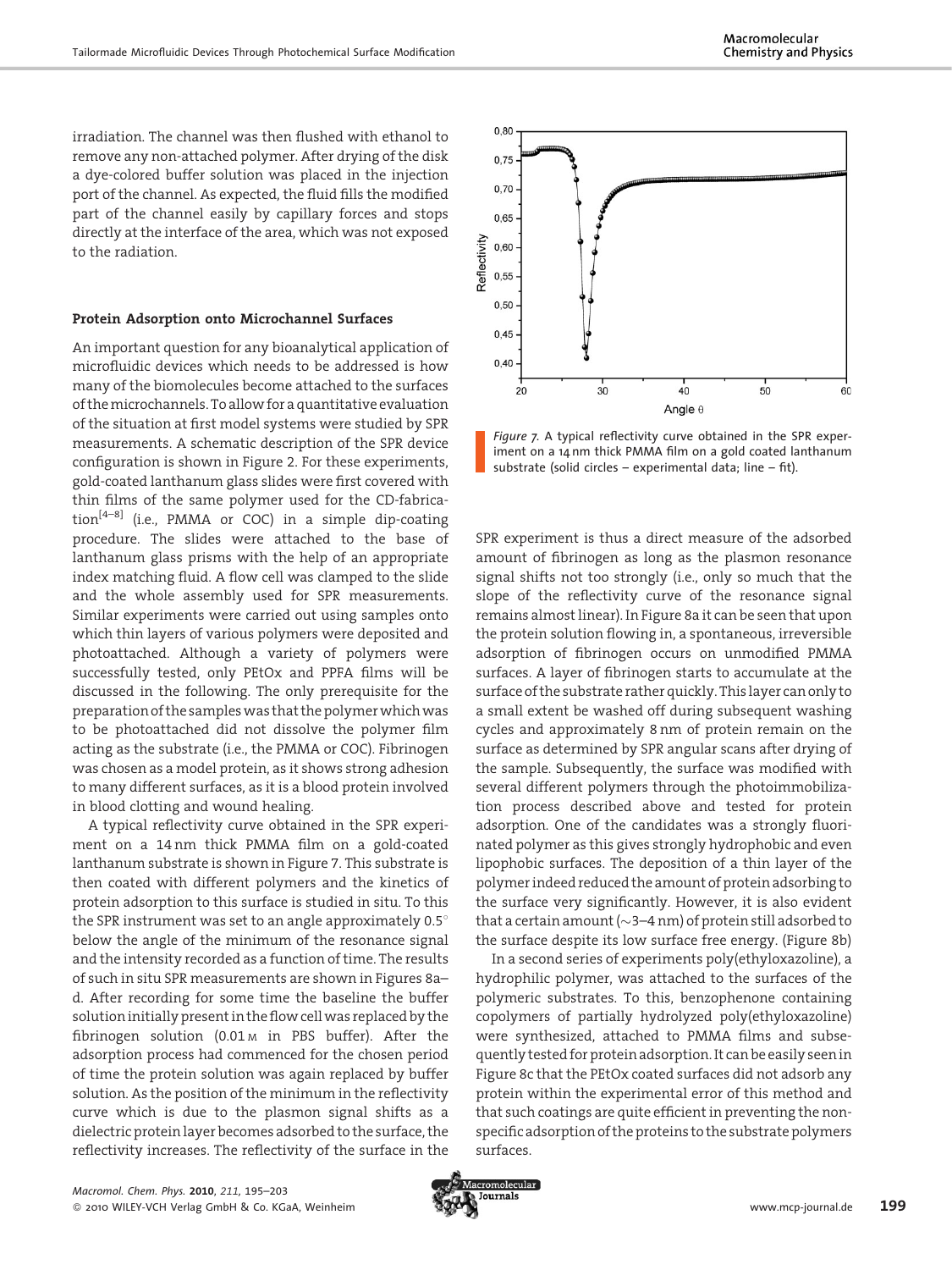

Figure 8. Measure of change in reflectivity with time in SPR experiments monitoring the adsorption of fibrinogen on (a) PMMA (b) PPFA (c) PEtOx (d) PEG-thiol.

To benchmark the results obtained, they were compared with self-assembled monolayers of polyethyleneglycol (PEG) with thiol end groups self-assembled on bare gold surfaces (Figure 8d). Polyethyleneglycol and its monolayers are known to reduce the protein adsorption of protein considerably.[46] This property of PEG layers is indeed seen in the SPR curves, where such surfaces show a strongly reduced protein adsorption behavior and a maximum of 2 nm of protein remain on the surface. In comparison, however, it appears that the hydrophilic polymers used in this study were even more efficient to prevent fibrinogen adsorption as no protein could be detected after washing and drying of the sample.

In order to prove that the surface modification process is not only working on planar model surfaces, but also on real microchannel systems,[4–8] a fluorescently labeled protein (Cy-5 fibrinogen) was flown through both modified and unmodified (sealed) COC channels. Fluorescence microscopy measurements (Figure 9a) show that the fluorescent protein solution completely fills the modified COC channel even though no additional pressurewas applied. In contrast to this, in order to fill the unmodified channel a significant pressure had to be exerted. The effect of adding a hydrophobic spot can be seen directly in Figure 9b, where a patch of the fluoropolymer PPFA (water contact angle on the patch:  $120^{\circ}$ ) was deposited in the otherwise hydrophilic channel. If no additional hydrostatic pressure was applied the channel filled only partially until the liquid front reached the hydrophobic patch. However, of course if a pressure large enough is applied the hydrophobic patch can be overcome.

In Figure 9c a situation is shown where the solutions were drained from the unmodified channels, washed with buffer solution and fluorescence measurements were recorded. The channels still show a substantial fluorescence even after removal of the protein solution, indicating the presence of non-specifically bound proteins attached to the channel wall surfaces. In comparison to that in Figure 9d a, channel is shown, half of which was modified with a thin PEtOx film with a hydrophobic spot placed in the middle and filled with the fluorescent protein solution as shown in Figure 9b. After draining of the protein solution no significant irreversible fluorescence was observed in the areas modified with a thin PEtOx film, indicating that the protein was more or less completely removed.

In order to evidence the effect of the surface modification by the deposited PEtOx film more directly in Figure 9e a channel is shown where one half of it is subjected to 10 min

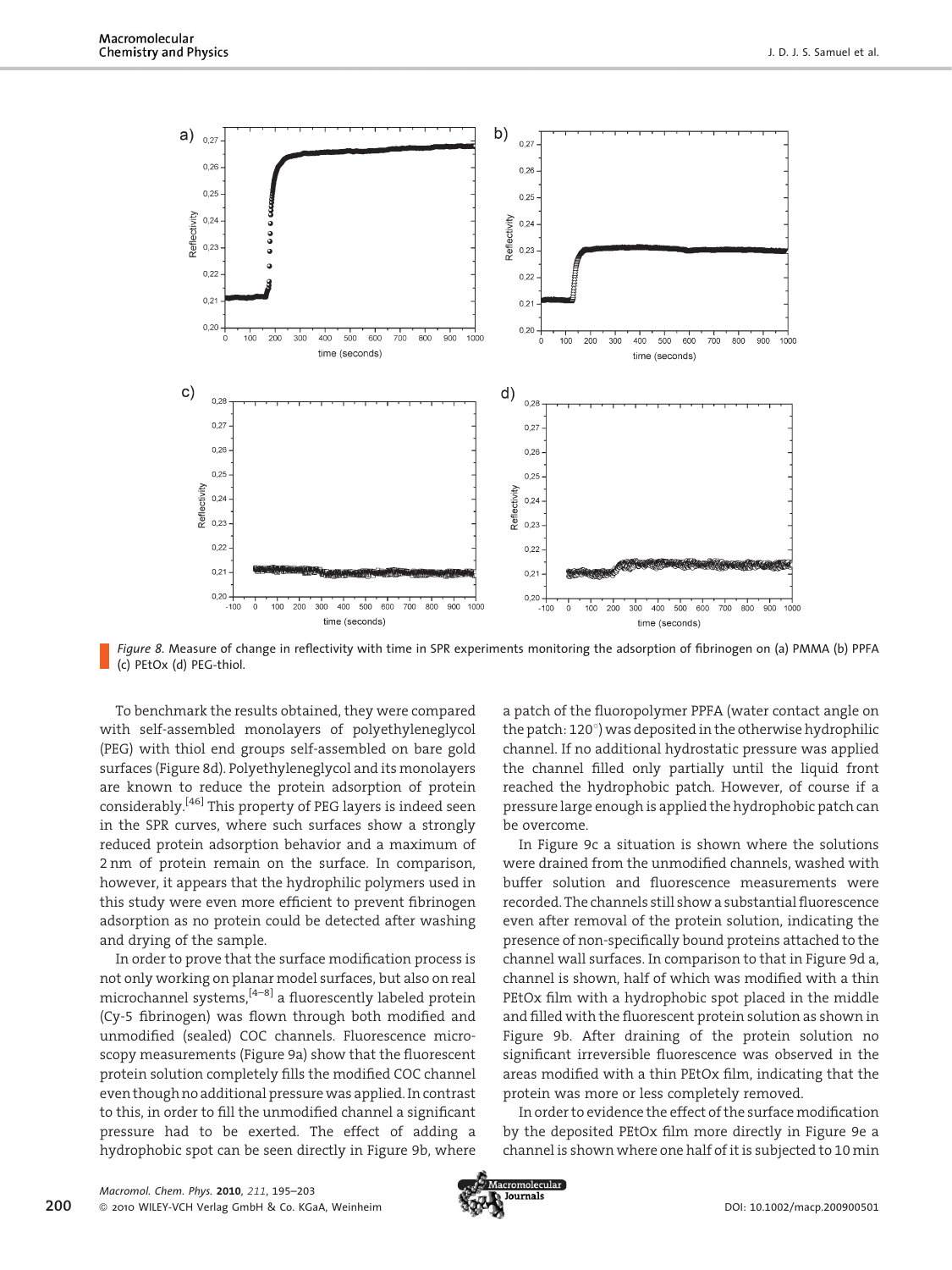

Figure 9. Fluorescence microscopy images of (a) Cy-5 labeled fibrinogen solution filled into a PEtOx modified microfluidic channel (b) Cy-5 labeled fibrinogen solution filled into a PEtOx modified microfluidic channel containing a hydrophobic patch in the middle (c) Unmodified microfluidic channel filled with Cy-5 labeled fibrinogen solution and subsequently drained and washed with buffer solutions (d) PEtOx modified microfluidic channel containing a hydrophobic patch in the middle after draining of Cy-5 labeled fibrinogen and rinsing with buffer (e) selective water plasma treated microfluidic channel filled and drained with Cy-5 labeled fibrinogen and washed with buffer.

of water plasma, the other half remained unchanged. After filling the channel with protein solution, draining it and washing it with buffer solution, it can clearly be seen that one half of the channel wetted by the protein solution still showed significant non-specific protein adsorption in contrast to that observed in Figure 9d where the deposition of PEtOx subsequent towater plasma treatment completely prevented any significant protein adsorption. Further tests have shown that the PEtOx layers kept this property i.e., remained stable and protein repellent even when stored in PBS buffer for several weeks.

#### Hydrophobic Patches Inside Microfluidic Channels

The use of UV light to attach polymers onto surfaces of other polymers opens up the possibility to selectively pattern the micro channels and introduce hydrophobic patches inside of the hydrophilic channels. A small patch of a fluoropo-



Figure 10. (a) Filling of a reservoir and channel on a disk using a dyed water solution (b) – (d) overflow of excess solution; (e) – (f) draining of 10 nL of solution at a spin speed beyond the critical burst frequency of 20 Hz.

lymer containing benzophenone as shown in Figure 1 was created on the microfluidic channel already covered with PEtOx. After UV irradiation the modified substrates were sealed by thermal bonding. The hydrophobic patch creates an abrupt change in the capillary pressure at a well-defined channel position. As the contact line cannot move any further it stops the capillary filling of the channel with the liquid. To overcome this barrier, an external pressure, for example generated by hydrostatic or centrifugal forces, is required that exceeds a certain critical value required for pushing the contact line across this barrier. The exact pressure required depends critically on the difference of the surface free energy of the twomaterials involved and on the exact geometry of the contact line.<sup>[4–8]</sup> A very interesting key feature of disk-like microfluidic devices is that the driving force pushing the liquid through the microfluidic channels is the centrifugal force. This force, however, can be easily controlled by simply altering the speed of rotation.

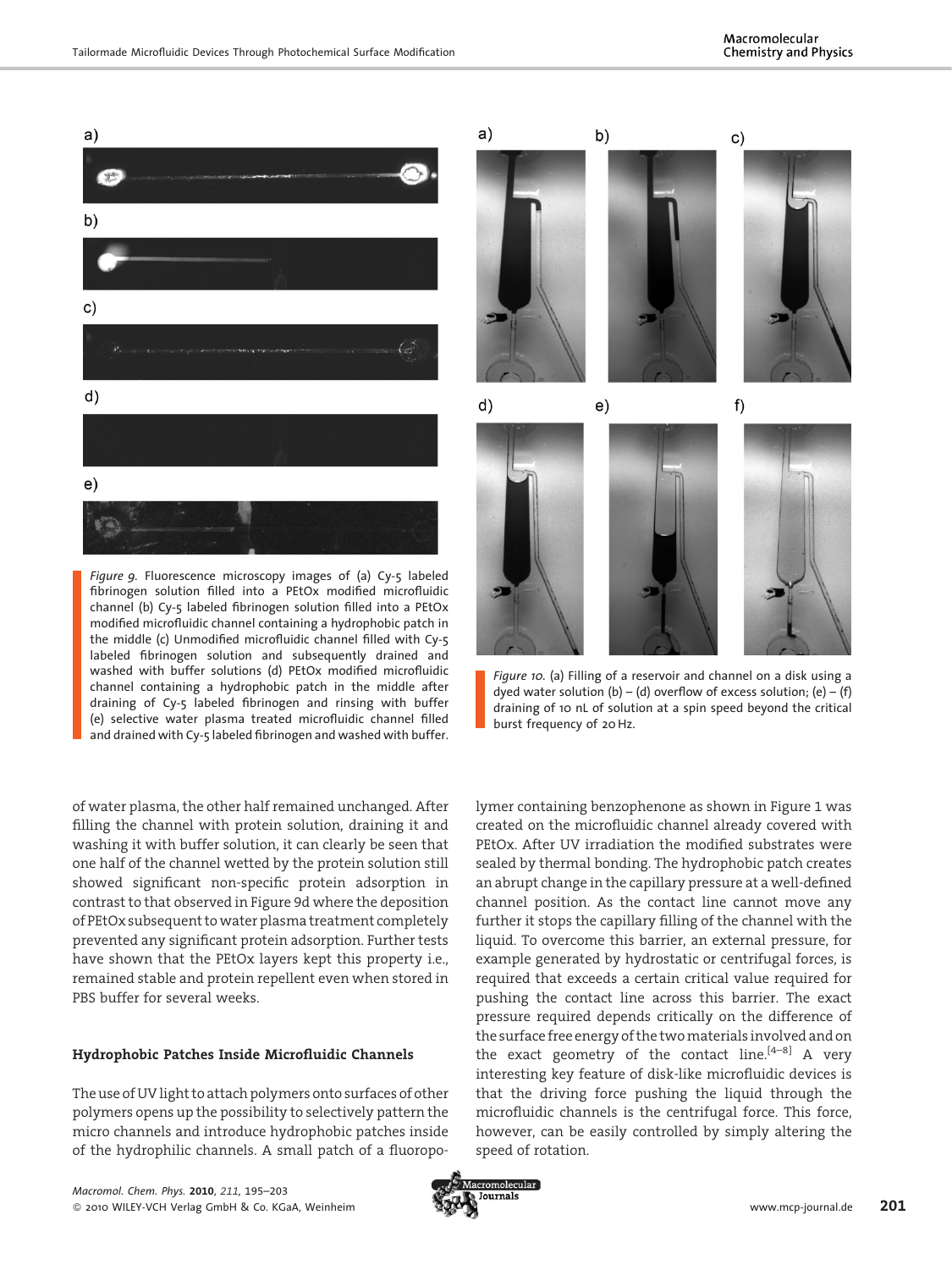A sequence of images obtained during addition of 10 nL of dye-colored water flowing through such a surface modified channel while the disk is spinning is shown in Figure 10a–f. Water fills the structure by capillary and/or centrifugal forces in the areas made hydrophilic by the PEtOx (Figure 10a) and stops at the hydrophobically coated channel segments. The contact line comes to rest and does not proceed any further even if the disk is spun for prolonged periods of time at this frequency. If the rotational frequency of the disk is, however, raised above a critical burst frequency of 20 Hz, the centrifugal pressure on the liquid exceeds the capillary pressure, the liquid passes over the barrier and, as no additional liquid is supplied, the channel drains. This valving behavior can be used advantageously for the measurement and dispensing of a well-defined volume while the disk is rapidly spinning as shown in Figure 10. In the first phase of the dispensing process the disk is spun at a moderate speed, so that the liquid flown into the channel cannot cross the hydrophobic barrier and is dammed up behind it. As a consequence the whole volume behind the hydrophobic spot starts to fill up until a built-in overflow is reached (Figure 10a). Additional liquid added to the channel directly flows into the overflow channel and is removed (Figure 10b–c). If now the liquid supply is cut off the whole volume between the hydrophobic patch and the overflow is filled by 10 nL of liquid (Figure 10d). When the critical burst frequency of 20 Hz for this valve is exceeded the volume is drained and a precise volume of in this case 10 nL is ejected (Figure 10e,f)

## Conclusion

Microfluidic channels generated in a rather hydrophobic polyolefin material have been successfully modified through the photochemical attachment of thin polymer networks to the surfaces of the channels. Although the present study just focused on two examples, this technique allows to use a wide spectrum of polymers including hydrophilic and hydrophobic (co-)polymers, which allows tight control of the surface chemistry of the surface chemistry of the devices.

The attachment of hydrophobic patches in the channels can be used for the generation of passive microfluidic valves, which allow the passage of liquids only if an external force beyond a certain threshold value is applied. Such valves permit the filling and draining of given volumes and thus a precise dosing, even if the device is in a nonstationary condition such as the rapidly rotating CDs employed in this study. In addition the photochemical surface coating process allows the generation of microfluidic devices with protein resistant surfaces i.e., surfaces which show no or very little unspecific adsorption which is

an important feature for bioanalytical devices, especially if biomolecules having a very small concentration are to be detected and quantified.

As the surface attachment of the coating is light directed, precise spatial control of the surface chemistry of the channel surface can be achieved. The combination of precise fine-tuning of the surface chemistry and good spatial control opens avenues for the generation of tailormade microfluidic devices.

Acknowledgements: The authors thank the federal state of Baden-Württemberg (contract 24-720.431-1-7/2) for partial financial support of this project.

Received: September 17, 2009; Revised: November 17, 2009; DOI: 10.1002/macp.200900501

Keywords: crosslinking; hydrophilic polymers; microfluidics; photochemical surface modification; protein resistant surfaces

- [1] M. J. Felton, Anal. Chem. 2003, 75, 505.
- [2] D. Figeys, D. Pinto, Anal. Chem. 2000, 72, 330.
- [3] M. A. Burns, B. N. Johnson, S. N. Brahmasandra, K. Handique, J. R. Webster, M. Krishnan, T. S. Sammarco, P. M. Man, D. Jones, D. Heldsinger, C. H. Mastrangelo, D. T. Burke, Science 1998, 282, 484.
- [4] J. Steigert, T. Brenner, M. Grumann, L. Riegger, S. Lutz, R. Zengerle, J. Ducree, Biomed. Microdevices 2007, 9, 675.
- [5] J. Steigert, S. Haeberle, T. Brenner, C. Muller, C. P. Steinert, P. Koltay, N. Gottschlich, H. Reinecke, J. Rühe, R. Zengerle, J. Ducree, J. Micromech. Microeng. 2007, 17, 333.
- [6] S. Haeberle, T. Brenner, R. Zengerle, J. Ducree, Lab Chip 2006, 6, 776.
- [7] J. Steigert, M. Grumann, T. Brenner, L. Riegger, J. Harter, R. Zengerle, J. Ducree, Lab Chip 2006, 6, 1040.
- [8] J. Steigert, M. Grumann, M. Dube, W. Streule, L. Riegger, T. Brenner, P. Koltay, K. Mittmann, R. Zengerle, J. Ducree, Sens. Actuators A-Phys. 2006, 130, 228.
- [9] A. Manz, D. J. Harrison, E. M. J. Verpoorte, J. C. Fettinger, A. Paulus, H. Ludi, H. M. Widmer, J. Chromatogr. 1992, 593, 253.
- [10] D. J. Harrison, K. Fluri, K. Seiler, Z. H. Fan, C. S. Effenhauser, A. Manz, Science 1993, 261, 895.
- [11] J. M. Ruano, V. Benoit, J. S. Aitchison, J. M. Cooper, Anal. Chem. 2000, 72, 1093.
- [12] J. Yakovleva, R. Davidsson, A. Lobanova, M. Bengtsson, S. Eremin, T. Laurell, J. Emneus, Anal. Chem. 2002, 74, 2994.
- [13] A. R. Wheeler, S. Chah, R. J. Whelan, R. N. Zare, Sens. Actuators B 2004, 98, 208.
- [14] D. C. Duffy, J. C. McDonald, O. J. A. Schueller, G. M. Whitesides, Anal. Chem. 1998, 70, 4974.
- [15] H. Becker, W. Dietz, P. Dannberg, in: MicroTotal Analysis Systems '98, D. J. Harrison, A. van den Berg, Eds., Kluwer, Dordrecht 1998, pp 253–256.
- [16] H. Becker, U. Heim, Sens. Actuators, A 2000, 83, 130.
- [17] K. Ueno, F. Kitagawa, H. B. Kim, T. Tokunaga, S. Matsuo, H. Misawa, N. Kitamura, Chem. Lett. 2000, 8, 858.